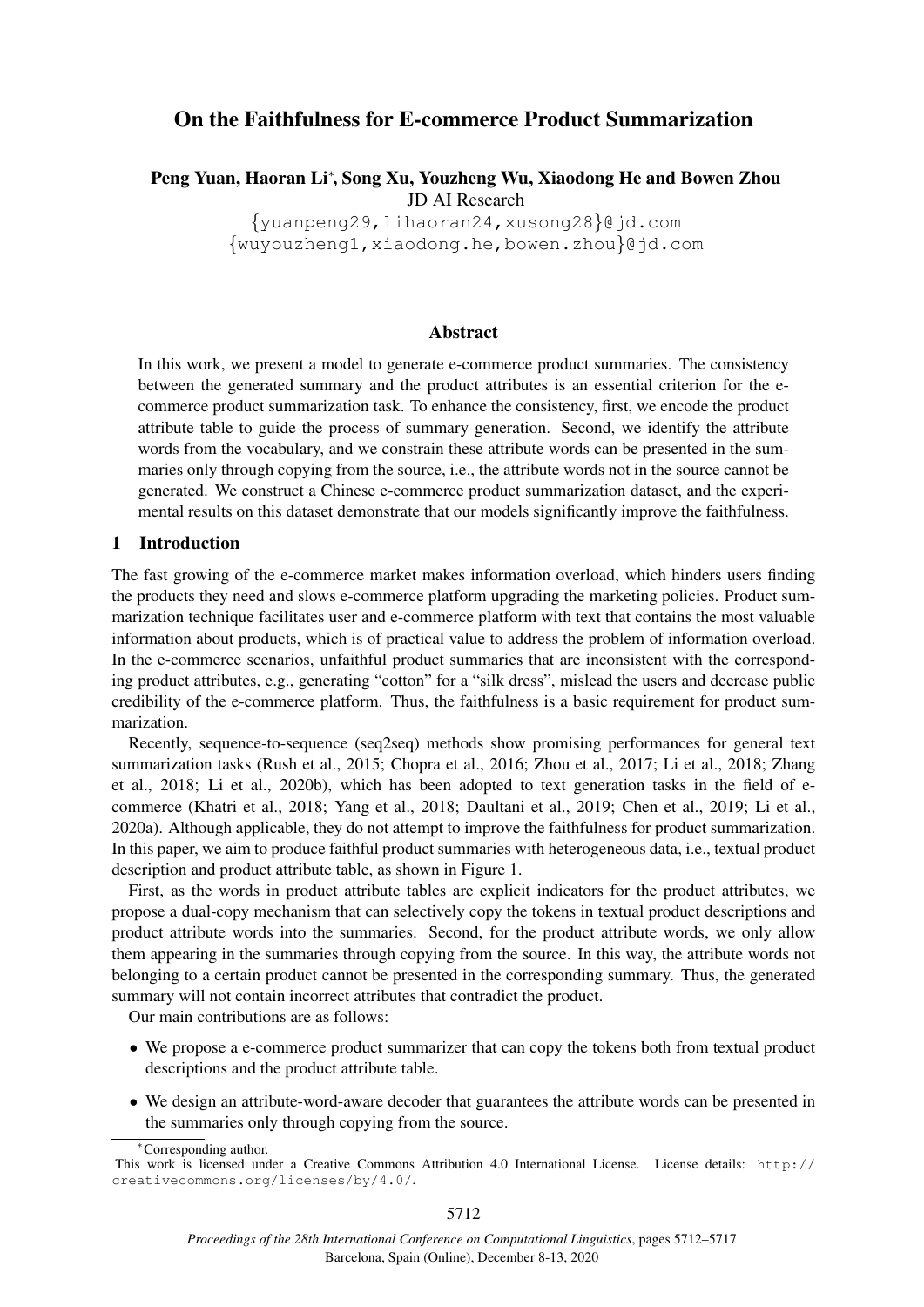

Figure 1: The framework of our model.

• We construct a Chinese e-commerce product summarization dataset that contains approximately half a million product descriptions paired with summaries, and the experimental results on this dataset demonstrate the effectiveness of our model.

## 2 Model

#### 2.1 Overview

We start by defining the e-commerce product summarization task. The input is a textual product description and a product attribute table, and the output is a product summary.

As shown in Figure 1, a product attribute table, a.k.a. product knowledge base (Shang et al., 2019), contains a wealth of attribute information for a product. To explore the guidance effect of the product attribute table for producing faithful attribute words, we propose a dual-copy mechanism that can selectively copy tokens from both the textual product description and the product attribute table. To guarantee the unfaithful attribute words not be presented in the summary, all the attribute words are only allowed to appear in the summary through copying.

### 2.2 Dual-Copy Mechanism

Given (1) a product description  $\mathbf{x} = \{x_1, x_2, \dots, x_N\}$  where  $x_i$  is the *i*-th word, (2) product attribute set  $\{k_1, k_2, \dots, k_M\}$  where  $k_i$  is the *i*-th attribute and  $k_i = \{k_{i,1}, k_{i,2}, \dots, k_{i,K}\}$  where  $k_{i,j}$  is the *j*-th word for  $\bf{k}_i$ , and (3)  $\bf{k}_i$ 's attribute words  $\bf{v}_i = \{v_{i,1}, v_{i,2}, \cdots, v_{i,V}\}$  where  $v_{i,j}$  is the *j*-th work for  $v_i$ . In Figure 1,  $k_{1,1}$ = "Display",  $k_{1,2}$ = "mode",  $k_{2,1}$ = "Motor",  $k_{2,2}$ = "type",  $v_{1,1}$ = "LED",  $v_{1,2}$ = "digital",  $v_{1,3}$ ="display",  $v_{2,1}$ ="Variable, and  $v_{2,2}$ ="frequency".

A bidirectional LSTM encoder converts x, k, and v into hidden sequence  $h^x$ ,  $h^k$ , and  $h^v$ . Then, a unidirectional LSTM decoder generates the hidden sequence s as follows:

$$
s_t = \text{LSTM}(s_{t-1}, y_{t-1}, c_t^x) \tag{1}
$$

where  $s_t$  is a hidden state at timestep t, and  $c_t^x$  is the source sequence context vector that is generated by attention (Bahdanau et al., 2015) mechanism as follows:

$$
\alpha_{t,i}^x = \text{softmax}(u_a^T \tanh(W_a h_i^x + V_a s_{t-1})) \tag{2}
$$

$$
c_t^x = \sum_i \alpha_{t,i}^x h_i^x \tag{3}
$$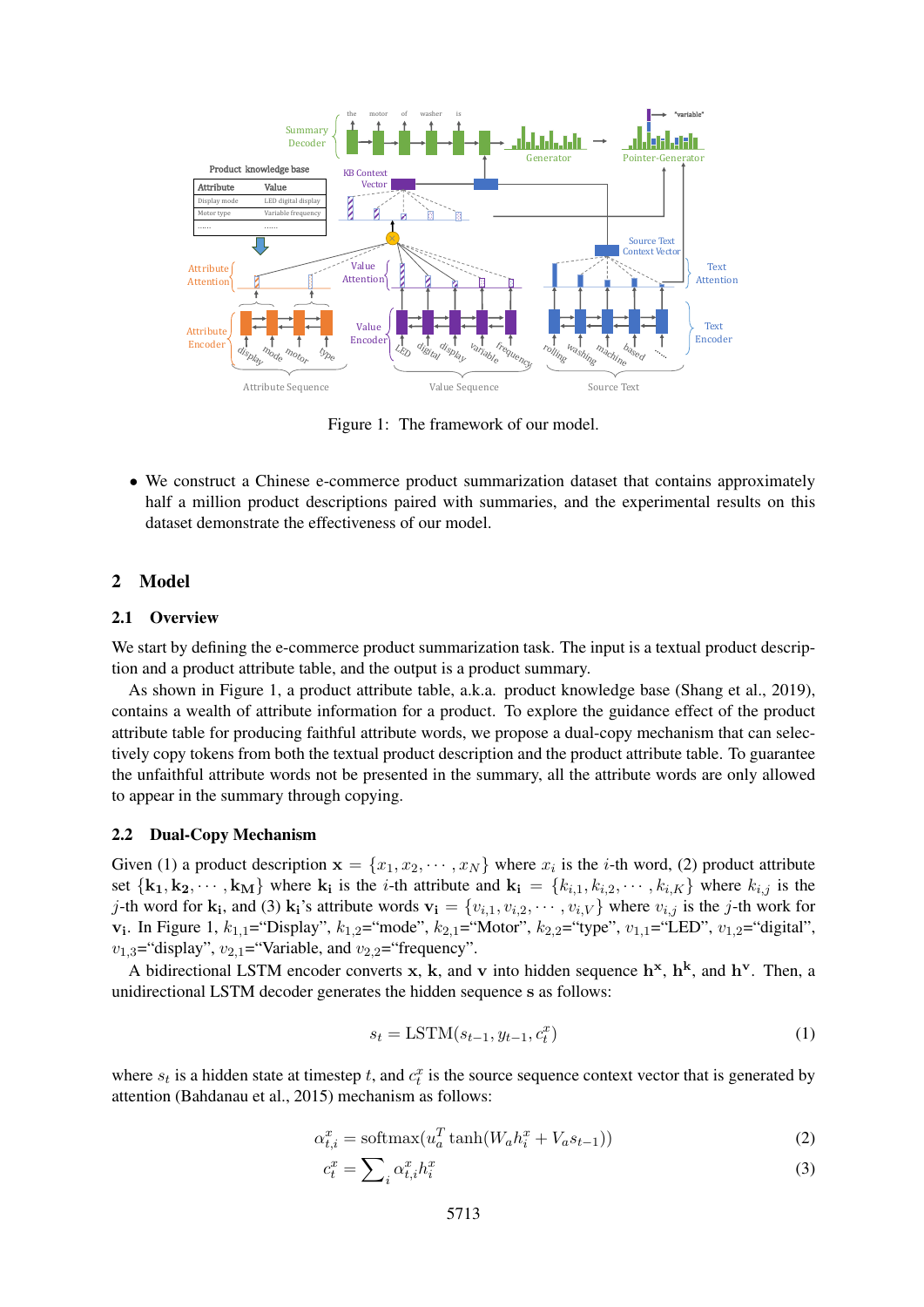where  $\alpha_{t,i}^x$  is the attention for *i*-th word in the source at timestep t. Similarly, we can get the attention over each attribute word  $\alpha_{t,i,j}^v$ . We calculate the attribute attention and attribute context vector as follows:

$$
\alpha_{t,i}^k = \operatorname{softmax}(u_a^T \tanh(W_a \sum_j h_{i,j}^k + V_a s_{t-1}))
$$
\n(4)

$$
c_t^k = \sum_i \alpha_{t,i}^k \sum_j h_{i,j}^k \tag{5}
$$

Our model is based on the pointer-generator network (PGNet) (Gu et al., 2016; See et al., 2017) that predicts words based on the probability distributions of the generator and the pointer (Vinyals et al., 2015). The generator produces vocabulary distribution  $P_{gen}$  over a fixed target vocabulary as follows:

$$
P_{gen}(w) = \text{softmax}(W_b s_t + V_b c_t^x)
$$
\n<sup>(6)</sup>

The dual-pointer copy the word  $w$  from both the source sequence and attribute table. The copy distribution from the source sequence is obtained by the attention distribution over the source sequence:

$$
P_{copy}^x(w) = \sum_{i:x_i=w} \alpha_{t,i} \tag{7}
$$

We adopt a coarse-to-fine attention (Liu et al., 2019) to calculate the final copy distribution from attribute word sequence with the guidance of attribute-level semantics.

$$
P_{copy}^{v}(w) = \sum_{i:v_{i,j}=w} \alpha_{t,i,j}^{v} * \alpha_{t,i}^{k}
$$
\n(8)

The overall copy distribution is a weighted sum of the source sequence copy distribution and attribute word copy distribution:

$$
P_{copy}(w) = \gamma_t P_{copy}^x(w) + (1 - \gamma_t) P_{copy}^v(w)
$$
\n(9)

$$
\gamma_t = \sigma(w_d^T c_t^k + w_d^T c_t^x + u_d^T s_t + v_d^T y_{t-1})
$$
\n(10)

The final distribution combines  $P_{gen}$  and  $P_{copy}$ :

$$
P(w) = \lambda_t P_{gen}(w) + (1 - \lambda_t) P_{copy}(w)
$$
\n(11)

where  $\lambda_t \in [0, 1]$  is the generation probability for timestep t:

$$
\lambda_t = \sigma(w_e^T c_t^x + u_e^T s_t + v_e^T y_{t-1})
$$
\n(12)

The loss function  $\mathcal L$  is the average negative log likelihood of the ground-truth target word  $y_t$  for each timestep t:

$$
\mathcal{L} = -\frac{1}{T} \sum_{t=0}^{T} \log P(y_t)
$$
\n(13)

### 2.3 Only-Copy Strategy for Attribute Words

To avoid generating summaries inconsistent with the product attributes, we constrain the attribute words can be presented in the summary only through copying from the source, so that the wrong attribute words cannot be generated. To achieve this goal, for each attribute word  $y_{att}$ , we set  $P_{gen}(y_{att}) = \epsilon$  in Equation 11, where  $\epsilon = 1e-9$ .

We design a heuristic method to collect the attribute words. We find through data analysis that a attribute word in the target is tend to be present in the source. Thus, for each source-target pair, we retrieve each target word in the source, and extract mismatched words as the general word candidates. To guarantee the precision of general word extraction, we regard Chinese words with character-level intersections as the matched words. We regard the target words that are almost never recognized as the general word candidates as the attribute words. The set of attribute words will be released along with our dataset.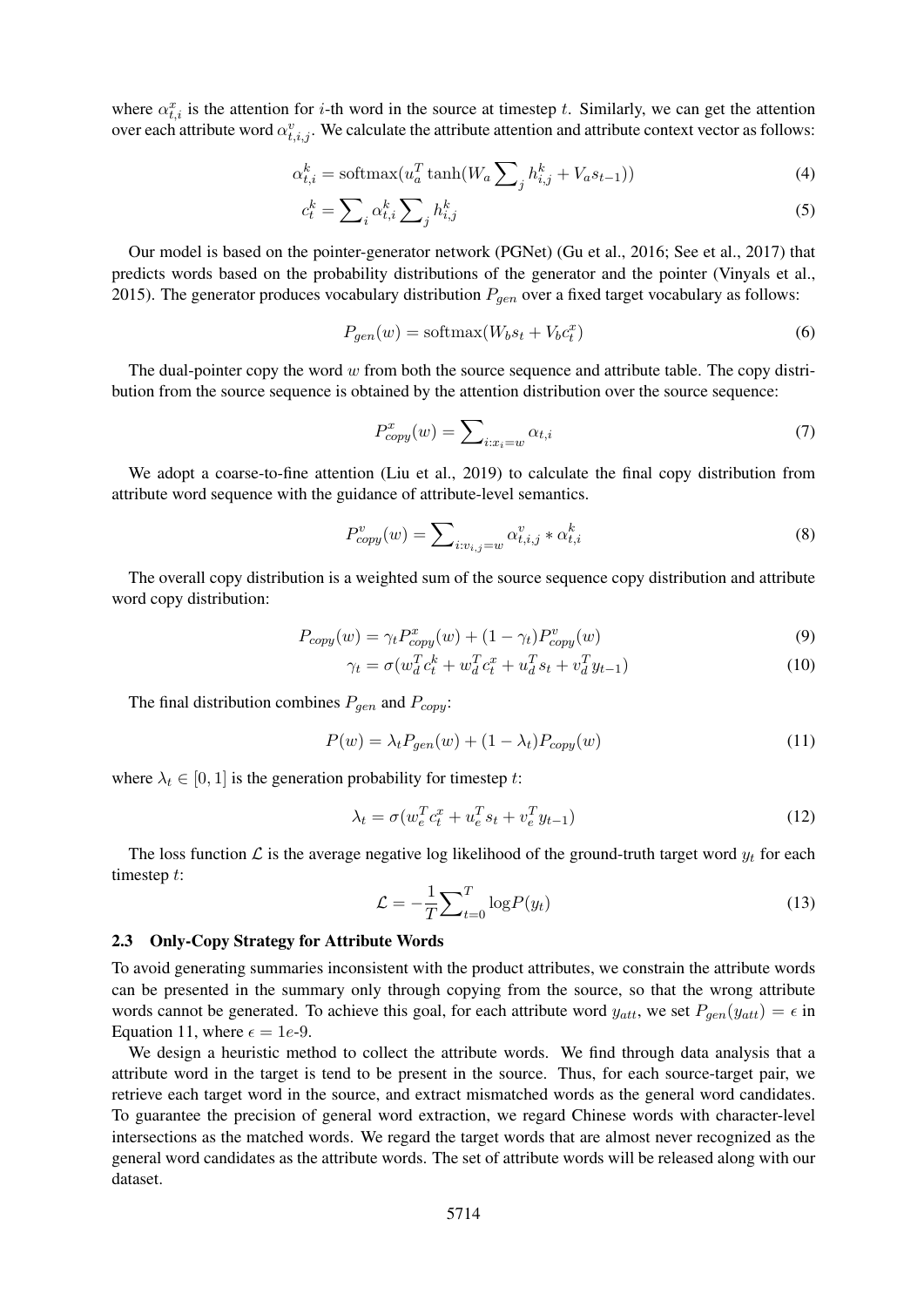|                                 | Home Appliances |        |       | <b>Bags</b> |        |        |
|---------------------------------|-----------------|--------|-------|-------------|--------|--------|
|                                 | <b>RG-1</b>     | $RG-2$ | RG-L  | $RG-1$      | $RG-2$ | $RG-I$ |
| Lead                            | 30.10           | 10.43  | 18.48 | 25.82       | 7.78   | 16.00  |
| Seq2seq                         | 32.51           | 11.48  | 21.95 | 33.36       | 10.24  | 21.96  |
| PGNet                           | 32.38           | 11.47  | 21.64 | 33.33       | 10.62  | 22.00  |
| PGNet + C-AttriTable            | 31.47           | 11.21  | 21.18 | 32.67       | 10.53  | 21.86  |
| PGNet + AttriTable              | 32.35           | 11.59  | 21.61 | 33.30       | 10.51  | 21.94  |
| PGNet + AttriVocab              | 32.52           | 12.15  | 21.70 | 33.12       | 10.62  | 21.74  |
| PGNet + AttriTable + AttriVocab | 32.67           | 12.21  | 21.88 | 33.01       | 10.94  | 21.92  |

Table 1: Experimental results on dataset.

|                                 | <b>Faithfulness</b> | Readability |
|---------------------------------|---------------------|-------------|
| <b>PGNet</b>                    | 64.33%              | 4.39        |
| PGNet + AttriTable              | 72.00%              | 4.43        |
| PGNet + AttriVocab              | 80.33%              | 4.37        |
| PGNet + AttriTable + AttriVocab | 83.33%              | 4.40        |

Table 2: Human Evaluation.

## 3 Dataset

We collect the dataset from a mainstream Chinese e-commerce platform. Each sample is a (*product textual description*, *product attribute table*, *product summary*) triplet. The product summaries are generated by thousands of qualified experts, and the auditing groups of the e-commerce platform strictly verify the quality. We collect 361,158 and 92,886 samples for the categories of *Home Appliances* and *Bags*, respectively. For *Home Appliances*, we randomly select 10,000 samples as the validation set and test set. For *Bags* category, we randomly select 5,000 samples as the validation set and test set. The remaining samples are used as the training set. The average number of the Chinese characters for the source text and the summary are 325.54 and 79.24, respectively. The average count of product attribute is 13.87.

## 4 Experiment

## 4.1 Experimental Results

We compare the following baselines. Lead is a simple baseline that takes the first 79 characters of the input as the summary. Seq2seq model is a standard attention-based seq2seq model without copy mechanism. PGNet is the Pointer-Generator Network. C-AttriTable denotes concatenate the source text and attribute words in attribute table as the input. AttriTable denotes the dual-copy mechanism. AttriVocab denotes only-copy strategy for attribute words. Details about experiment settings can be found in our code.

Table 1 shows the results for different models. Generally, the PGNet with attribute tables and the only-copy strategy for attribute words achieves the highest ROUGE score. Although "AttriTable" and "AttriVocab" aim to improve the faithfulness, they exhibit a acceptable performance for the ROUGE score. Considering that ROUGE evaluations are criticized for its poor correlation with human judgment especially for evaluating correctness of the generated summaries (Novikova et al., 2017; Kahn Jr et al., 2009), we perform a human evaluation towards faithfulness and readability.

## 4.2 Human Evaluations

Three expert annotators are involved to evaluate the faithfulness with 0 or 1 and the readability ranging from 1 to 5 (5 is the best) for 100 instances sampled from the test set. From Table 2, we can find that only 64.33% of the summaries are faithful to the source for PGNet, illustrating that faithfulness is an urgent problem for e-commerce product summarization task. "AttriTable" and "AttriVocab" strategies solve the unfaithfulness to a large extend. For the readability, all models obtain comparative results, and we can conclude that our "AttriTable" and "AttriVocab" strategies do not influence the fluency. The statistical significance test using a two-tailed paired t-test gets p-value < 0.01.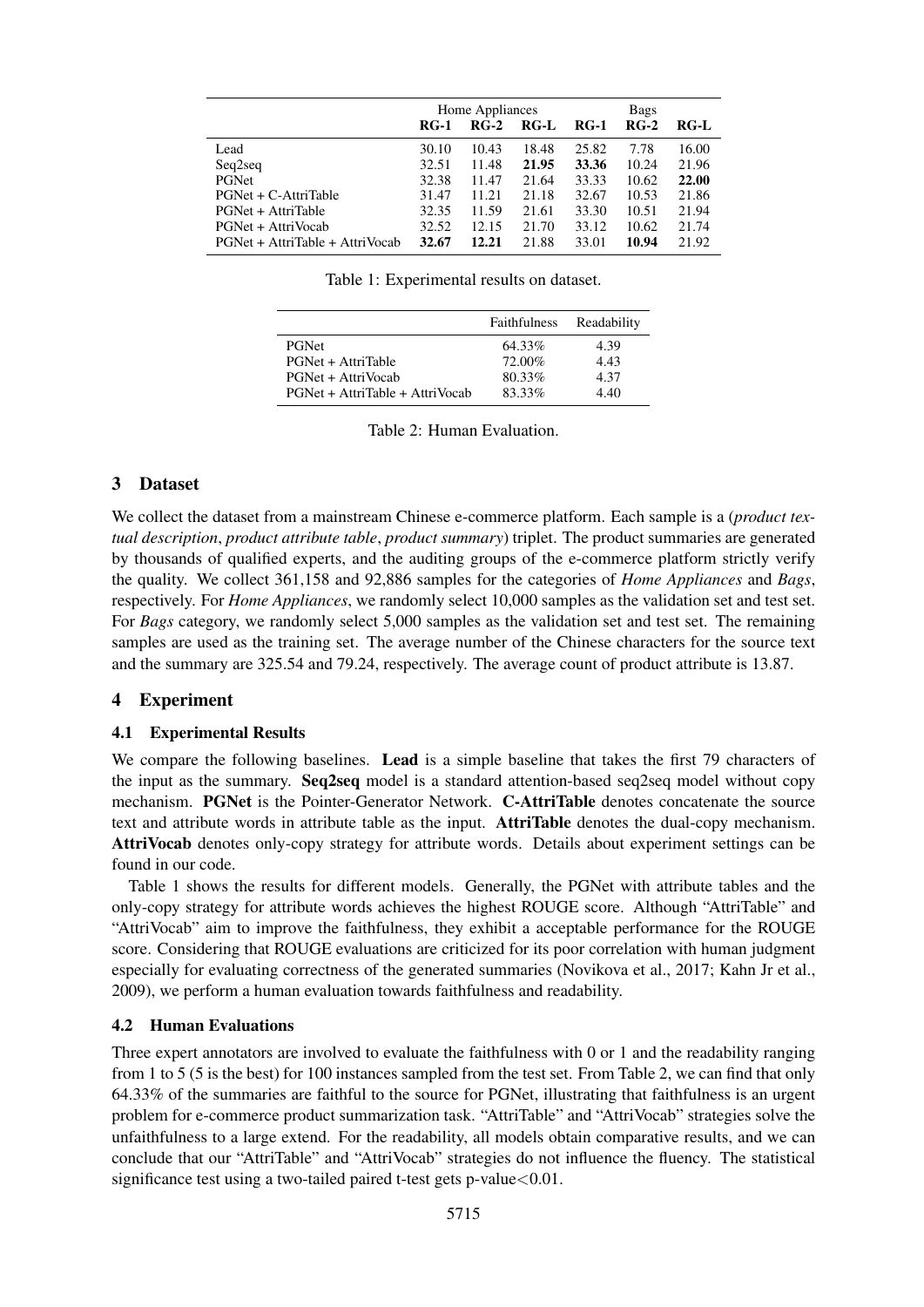# 5 Conclusion

We present an e-commerce product summarization model that aims to improve the consistency between the generated summary and the product attributes. We propose two strategies. First, we introduce a dual-copy mechanism that can selectively copy words from both the textual product descriptions and the product attribute table, which makes our model inclined to produce faithful attribute words existing in the product attribute table. Second, we design a heuristic method to recognize the attribute words, and unfaithful attribute words are not allowed to be presented in the summaries through generating from the target vocabulary. We construct a large-scale Chinese e-commerce product summarization dataset, and our dataset and code are available<sup>1</sup>.

# 6 Acknowledgments

This work is partially supported by National Key R&D Program of China (2018YFB2100802).

# References

- Dzmitry Bahdanau, Kyunghyun Cho, and Yoshua Bengio. 2015. Neural machine translation by jointly learning to align and translate. In *International Conference on Learning Representations*.
- Qibin Chen, Junyang Lin, Yichang Zhang, Hongxia Yang, Jingren Zhou, and Jie Tang. 2019. Towards knowledgebased personalized product description generation in e-commerce. In *Proceedings of the 25th ACM SIGKDD International Conference on Knowledge Discovery & Data Mining, KDD 2019, Anchorage, AK, USA, August 4-8, 2019*, pages 3040–3050.
- Sumit Chopra, Michael Auli, and Alexander M. Rush. 2016. Abstractive sentence summarization with attentive recurrent neural networks. In *Proceedings of the 2016 Conference of the North American Chapter of the Association for Computational Linguistics: Human Language Technologies*, pages 93–98, San Diego, California, June. Association for Computational Linguistics.
- Vijay Daultani, Lasguido Nio, and Young-joo Chung. 2019. Unsupervised extractive summarization for product description using coverage maximization with attribute concept. In *2019 IEEE 13th International Conference on Semantic Computing (ICSC)*, pages 114–117. IEEE.
- Jiatao Gu, Zhengdong Lu, Hang Li, and Victor O.K. Li. 2016. Incorporating copying mechanism in sequence-tosequence learning. In *Proceedings of the 54th Annual Meeting of the Association for Computational Linguistics (Volume 1: Long Papers)*, pages 1631–1640, Berlin, Germany, August. Association for Computational Linguistics.
- Charles E Kahn Jr, Curtis P Langlotz, Elizabeth S Burnside, John A Carrino, David S Channin, David M Hovsepian, and Daniel L Rubin. 2009. Toward best practices in radiology reporting. *Radiology*, 252(3):852–856.
- Chandra Khatri, Gyanit Singh, and Nish Parikh. 2018. Abstractive and extractive text summarization using document context vector and recurrent neural networks. *arXiv preprint arXiv:1807.08000*.
- Haoran Li, Junnan Zhu, Jiajun Zhang, and Chengqing Zong. 2018. Ensure the correctness of the summary: Incorporate entailment knowledge into abstractive sentence summarization. In *Proceedings of COLING*, pages 1430–1441.
- Haoran Li, Peng Yuan, Song Xu, Youzheng Wu, Xiaodong He, and Bowen Zhou. 2020a. Aspect-aware multimodal summarization for chinese e-commerce products. In *AAAI*, pages 8188–8195.
- Haoran Li, Junnan Zhu, Jiajun Zhang, Chengqing Zong, and Xiaodong He. 2020b. Keywords-guided abstractive sentence summarization. In *Proceedings of the AAAI Conference on Artificial Intelligence*, volume 34, pages 8196–8203.
- Tianyu Liu, Fuli Luo, Qiaolin Xia, Shuming Ma, Baobao Chang, and Zhifang Sui. 2019. Hierarchical encoder with auxiliary supervision for neural table-to-text generation: Learning better representation for tables. In *Proceedings of the AAAI Conference on Artificial Intelligence*, volume 33, pages 6786–6793.

<sup>1</sup> https://github.com/ypnlp/coling